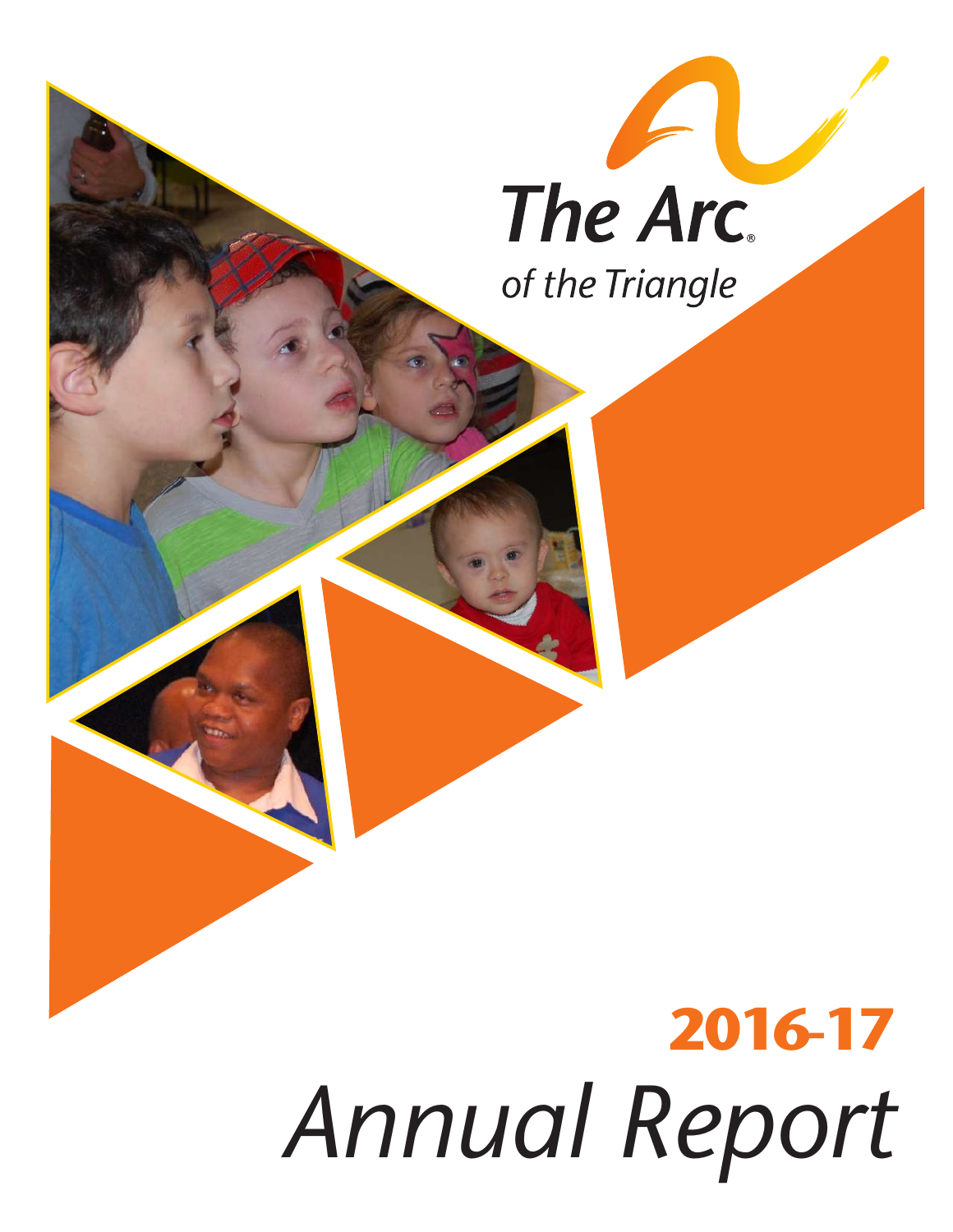### **MISSION STATEMENT:**

*The Arc of the Triangle, Inc. supports children and adults with intellectual and/or developmental disabilities [I/DD] to achieve their personal goals and dreams in our community through partnership and advocacy.*

#### **VALUE STATEMENT:**

*The Arc of the Triangle, its staff and board of directors value individuals with intellectual and developmental disabilities [I/DD] and their families by:*

- *• Empowerment, self-determination and diversity*
- *• Reinforcement through social, cultural and linguistic competence*
- *• Innovation and social change through advocacy*
- *• Integration through quality programs/services and natural supports*
- *• Respect and equality through person centered beliefs and a strong community*
- *• Support of families through safety, security and respite*

#### **STAFF 2016-17**

Jennifer Pfaltzgraff, Interim Executive Director (11/16-current) Robin Baker, Executive Director Duffy Palmer, Senior Director & General Counsel Lisa Maier, Quality Assurance Director Karen Warner, Human Resources Director Michelle Merritt, Director of Individual Services Susan Swearingen, Director of Employment Services

#### **Individual Services:**

Mike Kirschner, Assistant Director of Individual Services Maranda Beckwith Marie Dionne Ramona Castillo-Segoviano Lukas Parkin Kerr Siegemund Stephanie Smith Nicole Dennis

#### **Employment Services:**

Barb Germiller Laura Guidry Tamela Haywood Naiomi Hicks Kathy Mayer

#### **Community & Volunteer Programs:**

Michelle Foy, Assistant Director of Community Programs Susan Chandler, Assistant Director of Volunteer Services

#### **Administrative Team:**

Kenneth Kelty Shauna Leng Marilyn Monroe Eileen Patrick Stephanie Harris Lindsay Smith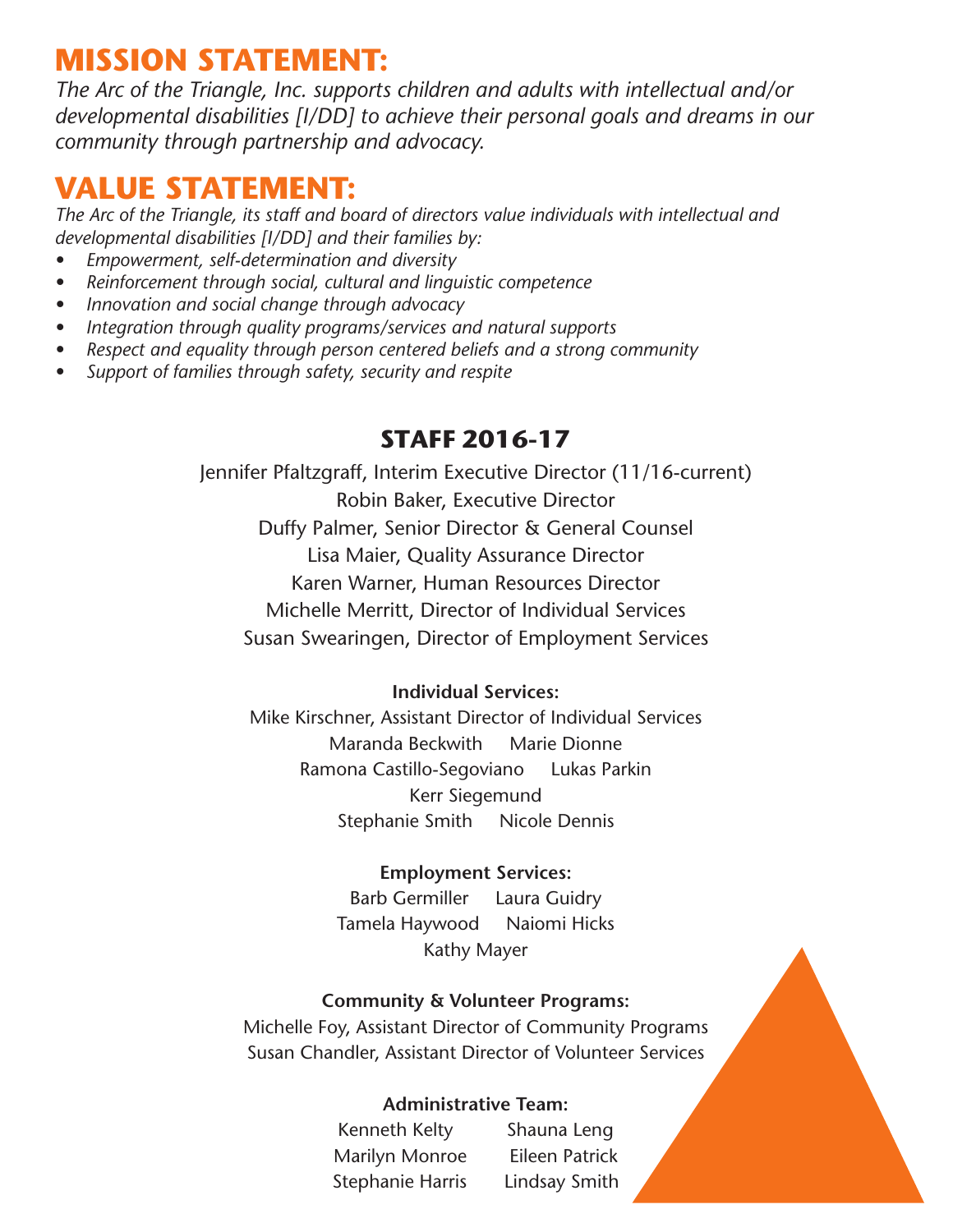#### **Message from Jennifer Pfaltzgraff, Interim Executive Director**

Dear Friends and Supporters,

On June 30, 2017 at the end of our fiscal year, The Arc of the Triangle prepared to celebrate its 3rd birthday. Merging the Orange, Durham and Wake County chapters in 2014 was like a rebirth for the local Arc's. We can see that the experience and expertise, the culture and community and so much more are what makes The Arc of the Triangle great.

The merger meant we could support more people across the Triangle with more services, programs and community events. Our new size has helped us to leverage new community relationships with our faith communities, school systems, fellow service providers, local businesses and more.

The Arc of the Triangle is seen as a leader in the local I/DD world. It is also seen as a leader and advocate across the state and nationally with our state chapter The Arc of North Carolina and The Arc of the US at the helm.

So compared to some service providers- we are small but mighty. And the reason is simple. We are so much more than a service provider. We always have been. That rich history means a dedication to support all people with intellectual and developmental disabilities [I/DD], not just people with Medicaid or other state funding.

"THE SECRET OF **CHANGE IS TO FOCUS** ALL OF YOUR ENERGY, NOT ON FIGHTING THE OLD, BUT ON BUILDING THE NEW."  $-$  SOCRATES

A great example: in the spring we were invited to participate in a resource fair at Alliance Behavioral Healthcare's (the Managed Care Organization, MCO, that we contract to provide services with) main campus in Durham. I prepared for the usual community event- brochures, Arc pens, candy, business cards. The day before I got a call from the MCO telling me I could not talk to attendees about our Medicaid services. That came a s shock.

So of course, always prepared to share our mission and tell people about who we are and what we do- I went. And I realized when I got there we were the only contracted service provider who was invited. And the reason was simple- the MCO knew we still had plenty in our arsenal to share with the community- the Triangle Self-Advocacy Network, our summer internship program Project SEE, Community Connections Partner Program, Information and Resources, Party & Pics with Santa- and the list goes on. We were the only service provider there. Because The Arc is different. It was originally born from advocacy and support and we continue that great tradition today.

This year truly brought challenges and changes. The most palpable was a very tight financial situation. In order to expand Medicaid services and support more people, we hired more office and field staff. We moved into larger offices in Chapel Hill and Raleigh. We spent down financial reserves in order to grow as a provider, without sacrificing our community programs & events and free information & resources. But that spending created a need to cut expenses as much as possible while making sure our income grows through expanded service delivery.

At the onset of our merger, our department heads were not empowered nor educated on finances for the agency as a whole or even their own services. That has also changed. The management team made up the Executive Director, Quality Assurance Director, Individual Services Director, and Supported Employment Director all meet regularly to ensure communication is strong and good decisions are being made for The Arc. Our directors are kept abreast of our finances and what their role is in making sure we are fiscally responsible.

This year turnover within our office staff played a big part in how this year started, and then ended. Currently, our staff tenure ranges from 3 months to 17 years. We are so fortunate to have people that not only have huge hearts, but good business sense to take The Arc into this next phase, now that we have survived the growing pains.

Our management team spent the last 6 months of the year getting organized, setting reasonable short term goals that have had great outcomes while we move towards a bright future. We embraced change, as difficult as that was at times. The structure has been put into place to make 2017-2018 a great year for The Arc of the Triangle. We are glad to have you be a part of it.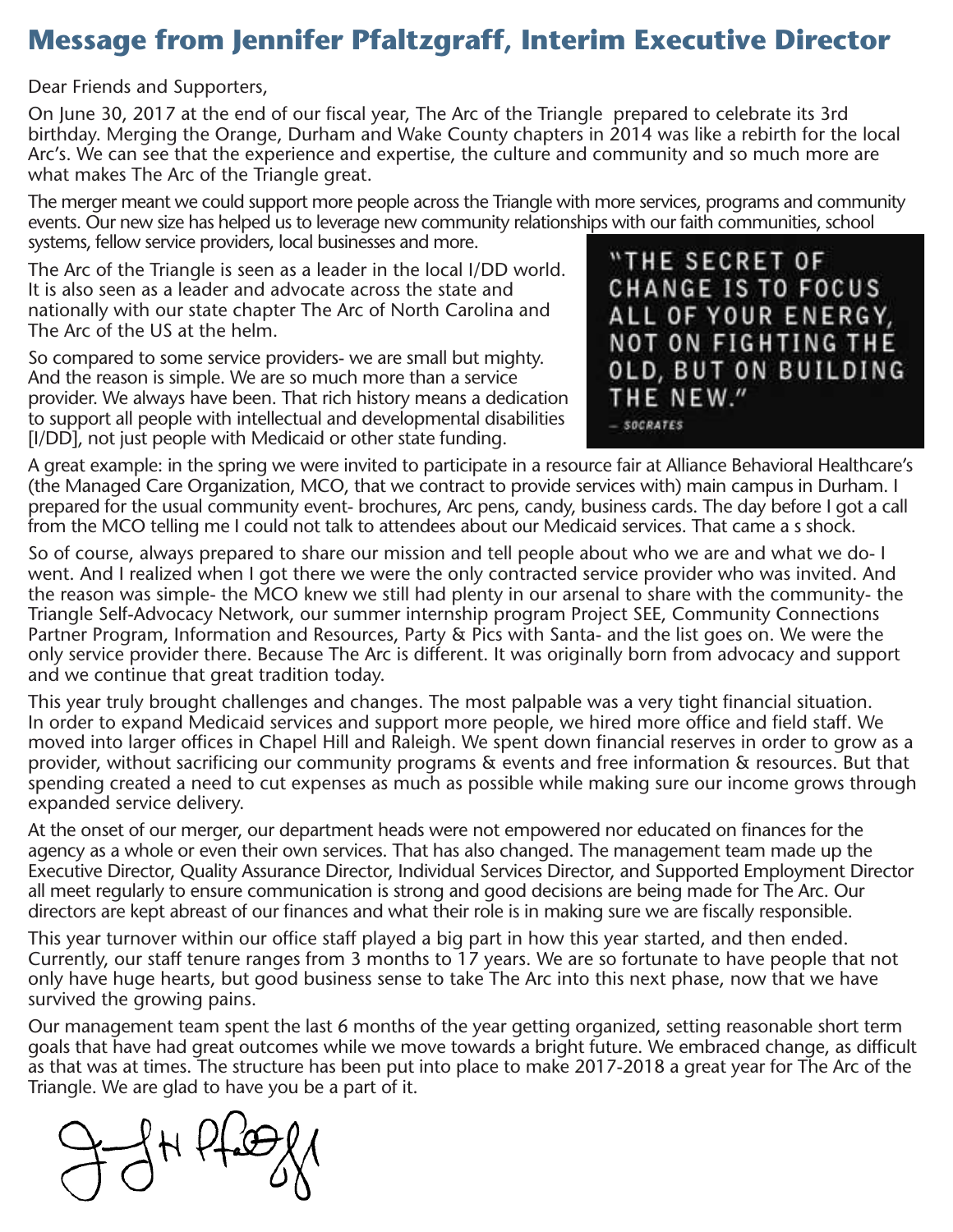#### **Quality – The Driving Force**

by Lisa Maier, Qyality Assurance Director

The Arc had a very busy and successful year!

Beginning last fall, The Arc staff refocused on several projects that further built on our foundation for providing quality supports and services. This meant that we worked on improving our policies and procedures, human resource/ recruitment systems, safety, protecting participant rights and becoming more aware of the cultural diversity of our participants, families, staff and communities.

One of our biggest quality improvement projects this past year was to update our policies, procedures and position statements to ensure we stay up to date with current practice. In collaboration with the management team, the Interim Executive Director and QA Director, reviewed each policy, revised, replaced or added to make sure we are meeting all our state, Federal, LME/MCO and accreditation requirements and updated our position statements that align with AAIDD. While it was a huge undertaking, it was a wonderful exercise to see how far we have come and to guide where we need to go.

We updated our HR software to ADP for several reasons. This allowed The Arc to streamline the paperwork side of the hiring process as well as simplifying payroll all while working toward going paperless. Although we may have had a few bumps during the rollout, the system has allowed better tracking and reporting which enabled us to focus more resources to staffing and recruitment activities. In the near future, ADP will allow staff to upload required documents themselves, further streamline HR, and make communication between staff and The Arc easier.

The Arc's Safety Committee was in full swing this year. We started with getting our offices in line with the American's with Disabilities Act (ADA) standards. We moved furniture, tested doors and adjusted them to meet minimum force for easier access, began safety drills and now we provide first aid kits to all new employees. We are also very proud of the Disaster Preparedness booklet that we distribute to each of our new families. This past year we also began working with a new workers compensation organization, Key Risk. The Safety Committee had already initiated several proactive measures that were on their checklist as we started this new business relationship.

As I start thinking about rights and cultural diversity, I was reminded of our external reviews. The Arc had hosted two LME/MCO reviews, one by Cardinal Innovations and another from Alliance Behavioral Healthcare as well as four day monitoring from

Council of Quality and Leadership (CQL) our national accreditation body. Although two of these spilled into FY 17- 18 I wanted to report our positive results

"QUALITY IS NOT AN ACT, IT IS A HABIT." -ARISTOTLE

while it's still fresh in my mind. Our LME/MCO reviews were based on a newly revised tool (issues by DHHS) so we were not sure how differently items would be scored along with a brand new set of standards for cultural competency. We are happy to say that the work we did with ADP, participant record keeping and training paid off with no systemic issues or infractions to follow-up on. Our CQL review was the most intensive. CQL staff commended us for our hard work and commitment to our community programs, volunteers and services. The CQL Team left us with a maximum three-year Quality Assurance accreditation and we look forward to their standard follow-up visit next fall.

The Arc of the Triangle has achieved so much in this past year and we need to keep the momentum going. There is change in the air, whether that is Medicaid or our service delivery system and we are changing too - we will be ready!



The Council on Quality and Leadership Partners in Excellence; Leadership for the Journey.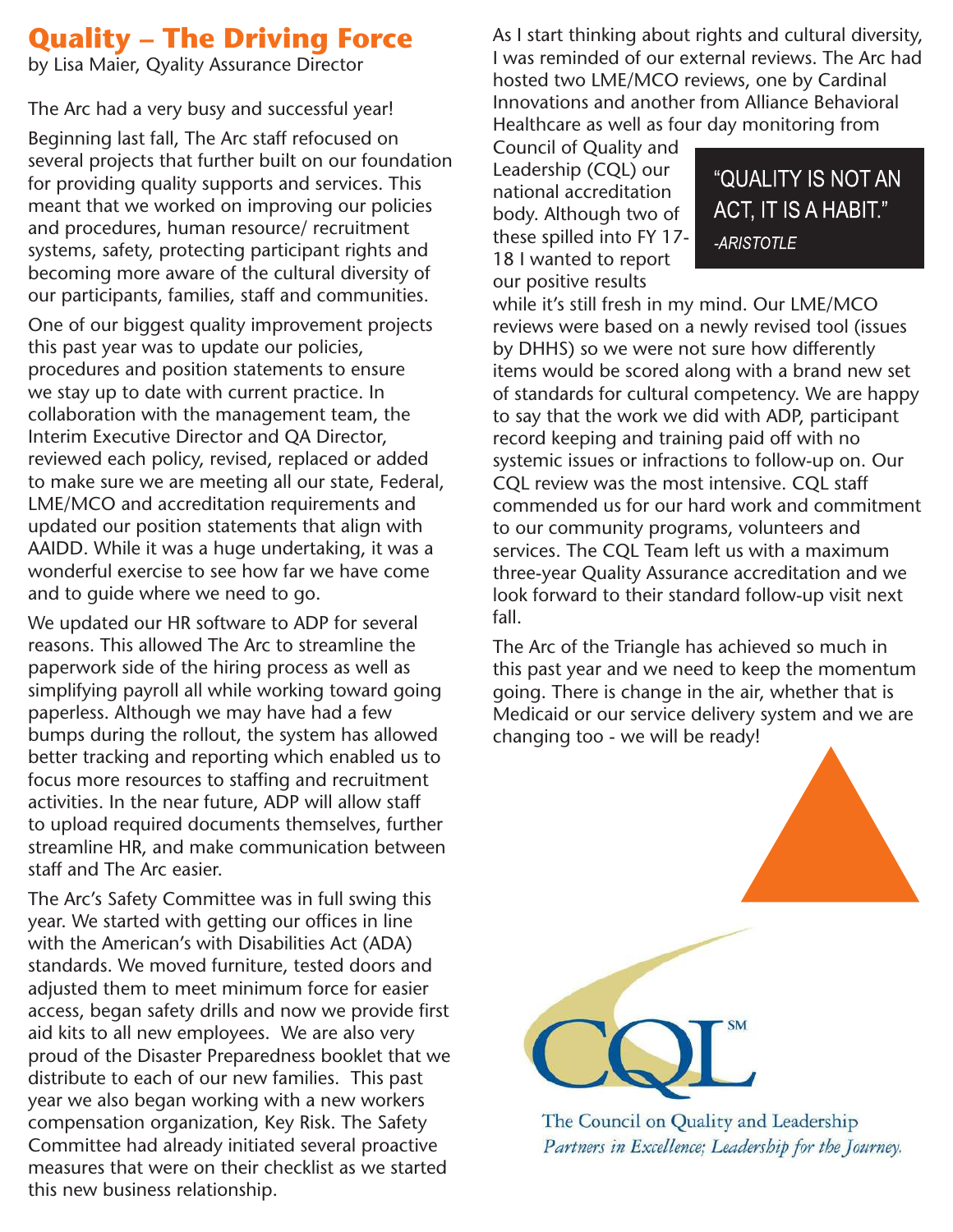## **SUPPORTED EMPLOYMENT**

#### **Supported Employment - Embracing Change**

by Susan Swearingen, Supported Employment Director

This past year has brought loss and gain in the form of staff and participants alike. We said goodbye to both of the Chapel Hill Employment Specialists and hired two new staff as we restructured the program geographically. One new Employment Specialists was trained and placed in the Chapel Hill office and focuses on Orange County and some surrounding areas. The other Employment Specialist works out of the Raleigh office and covers some Wake County cases as well as all of the Durham cases. The Arc also received its largest caseload of referrals from Vocational Rehabilitation (55 new referrals) which speaks to our successful placement program. It was all hands on deck to make sure that every new participant felt valued and cared for by the Supported Employment Team.

Our participants and families worked hard with our Employment Specialists and as a result, 27 individuals with I/DD found jobs in the community. One of those individuals was Angel. Angel was born in Korea and lived there until she was 8. English is her second and she serves as the interpreter for her mother who speaks little English. When Angel gets nervous she will forget to speak English and then will shut down when she realizes that people don't understand her. When we began working with her she was very shy and unsure of herself. Her Employment Specialist (ES) spent extra time with her, building a relationship of trust and acceptance, before they ever attempted job development. The ES learned that Angel's father lived and worked overseas and has missed many milestones in her life. It was very important to Angel to get a job so she could make her father proud.

Angel's first interview did not go well; so much so that the ES stopped the interview because the interviewer was unaware of her growing anxiety and stress. It took another month of relationship building to get Angel ready to interview again. This time the ES had time to talk with the interviewer prior to the interview to explain Angels shyness and anxiety. The interviewer made arrangements to have one of her employees who speaks Korean attend the interview. As a result, the interview was amazing, Angel was completely relaxed, and she was offered the job. Angel has been happily and successfully employed for a year now at Springmoor Retirement Community. She is not the same shy and timid

person who started there a year ago. She is comfortable with her coworkers and no longer has to be asked to speak louder. She received the highest score and raise possible at her 6 month review and we look forward to seeing her excel in her job for as long as she wants to work there. As a side note, Angel was one of 10 employees hired last February and she is the only one still working there.

Mike came to the Arc of the Triangle seeking Supported Employment Services in October of 2015 at the age of 19 after graduating from high school. Mike has a very specific and challenging disability and his mom was hopeful that he could work 3 to 4 hours a day, 2 to 3 times a week. It was discovered quickly as the job search began that his low stamina was going to be a consideration for employment sites. Mike and his mom had high expectations as to what they thought he would be capable of doing so the search began based on Mike's and mom's direction and many applications were submitted. In the meantime the ES began to gain the trust of both Mike and his mom and they soon began to realize that something a little simpler for a first time job would be in Mike's best interest. This also meant that the ES had a lot of work to do to find an employer who would be willing to create a job that would match his abilities and interests as well as allow him to only work a minimal amount of time to ensure success.

ES went to Wendy's and spoke to Alex, the manager about the possibility of Mike working there as a dining room attendant. Alex was open to the idea and offered to interview Mike. At the interview, Alex explained the job duties to include: wiping tables, washing trays, greeting and helping customers, taking care of the trash and filling up the condiments. Mike let Alex know he could do this job but that he was concerned about not being able to handle the trash tasks. Alex was more than willing to take this off of his list and offered him the job. Mike now works 3 days a week for 1 hour each day during lunch time.

Mike had a job coach with him for 2 months but is now able to work independently. Alex has further carved the job for Mike so that his only responsibilities are to wipe tables and clean trays. Mike has exceeded expectations in being able to work independently wiping down the table without needing to be directed. The ES continues to check in on him monthly to make sure he is on track and doing a great job. Mike greets the ES with a big smile every time he sees her.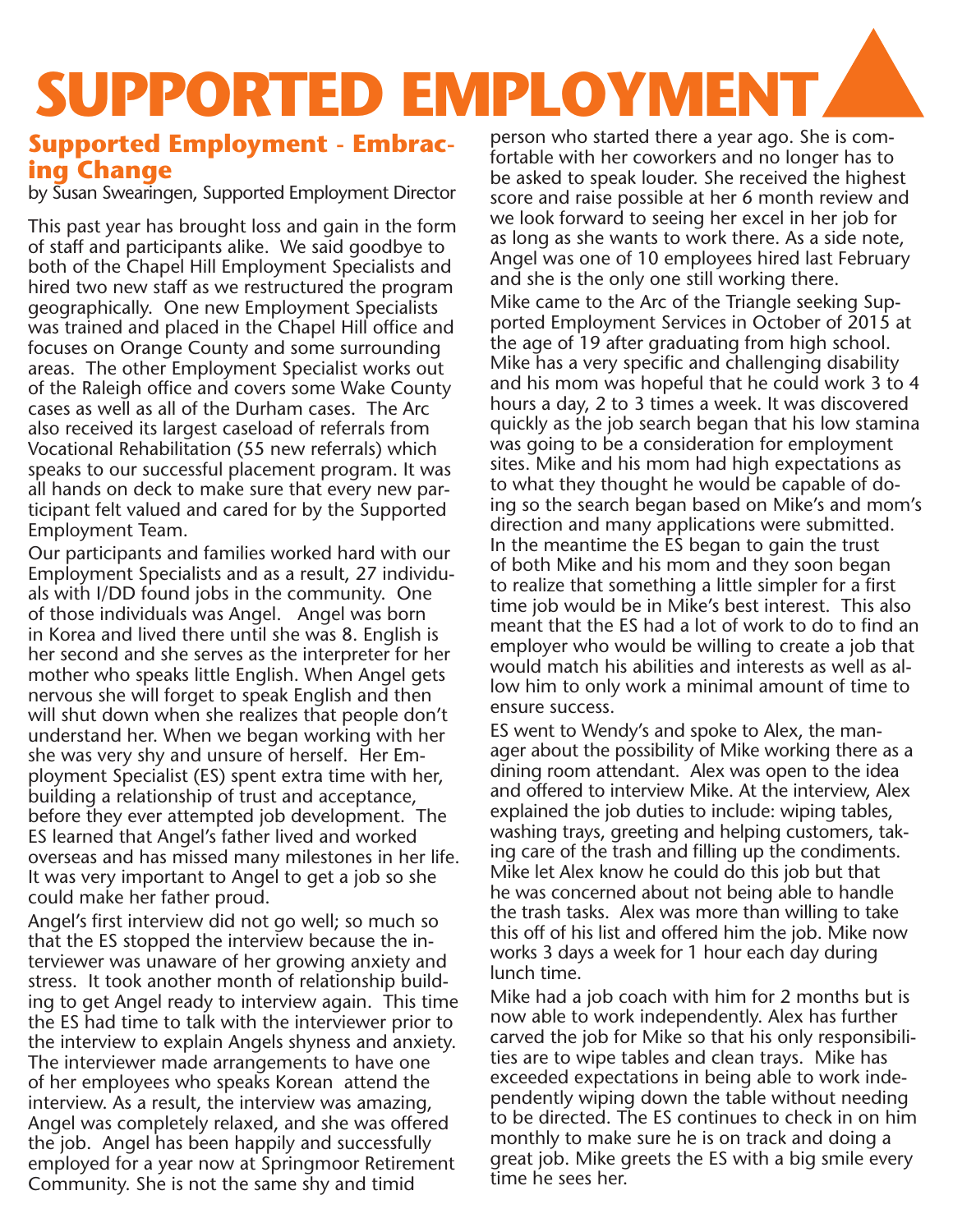# **Individual Services:**

#### **Community Guide/ Community Navigator**

Community Guide or Community Navigator is a service The Arc of the Triangle began to provide a few years ago and it has expanded this year. The service is called Community Navigator for Individuals who have the Innovations Waiver. It is a called Community Guide for individuals who have Medicaid and are eligible to utilize B3 funding to access this Community Guide service. Whether it is called Community Guide or Community Navigator, it's a service to connect participants (and when appropriate their families too) to resources, assist with finding volunteer activities, provide training in self direction, and provide advocacy and support. This is a service we feel many participants with with the Cardinal OPC area have benefitted from and we have been able this year to expand the service added an additional staff to provide it to more individuals.

We hope in the future to be able to expand further and provide it to other counties in the triangle area as well.

Individuals with ID/DD have a long history of being hidden away and one path for that has often been institutions. This year, through of Community Guide/

Navigator Program, we had the pleasure of assisting an individual who has lived in an Institution for several years to move out into a place of his own. His Community Navigator played a large role in this process. She assisted with several steps along the way including supporting him through meeting throughout the process, helping him find a place to rent within his budget and connecting him to resources in and to other providers so he would have the necessary support in place during this dramatic life change. The move took a lot of planning especially considering the institution had been his home for more than a decade but we are happy to report he is doing well and is extremely happy to be living in his own place. Our Community Navigator department continues to support him and provide quality service and supports to him and his family.

#### **Respite**

Respite is a service that is simply defined as a break for the main care giver. The Arc of the Triangle offer respite to families of the Triangle Area through a variety of funding sources including the Innovations Waiver, B3 Medicaid (folks who have an ID/DD diagnosis and have Medicaid but do not have the Innovations Waiver) and in Orange, Person, and Chatham counties we also provide IPRS Respite (IPRS is a state funding source that we have been contracted to provide in those counties) and in each situation the individual must live with a main care giver to be eligible for the service.

Respite can be a vital source of rejuvenation for a parent. Some parents use it for a break or a date night & others use it as time to get errands done while they know their child is being well cared for. We even have a few parents who use it to spend time with their other child(ren), although it is important to note this service is to provide care for the individual with ID/DD living in the home and not others needing care. The Arc of the Triangle is pleased to offer this important service especially because many individuals are only eligible for this service. The agency continues to work on finding staff across the triangle to provide this important service to participants and their care givers.

#### **Individual Services**

The Arc of the Triangle's Individual Services Program Supports participants to live the life they want

and to be the most important partner in the services they receive. The Individual Services Department utilizes the funding available to each participant (either the Innovations Waiver, IPRS State Funds, B3 Medicaid funds or Private Payment) to support Individuals at home or in the community. When I first started with The Arc, 10 years



ago, we had a lot of children that were receiving services. Due to long wait lists for the waiver and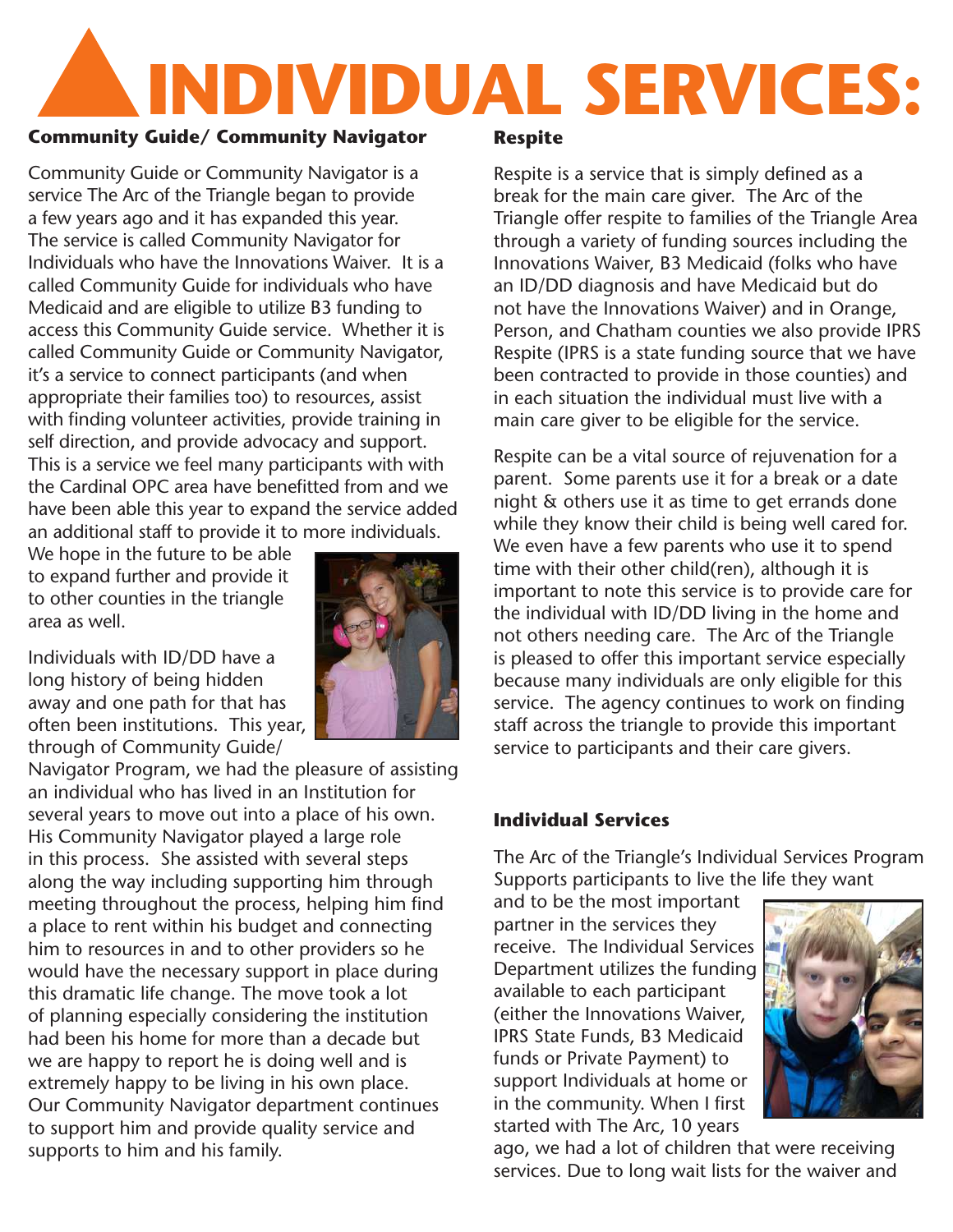## **Blending Support and Partnership**

less and less funding for other services, we still serve some children but we also support many adults. Many of those children from when I started are still with us today but they are either teens or young adults now. Over the years, we have seen these

remarkable individuals grow up and experience life full force.

One exciting change that occurred this year was the start of a new waiver service called Supported



Living that was launched in November 2016. This service allows us to support adults who have the **www.arctriangle.org** Innovations Waiver, to live on their own in their own apartment or home. It is designed to provide as much or as little support as they need on a daily basis. The Arc of the Triangle is excited that we were chosen by Cardinal as 1 of only 6 providers in their 20 county area to provide Supported Living.

So for the adults we support now or new Individuals we will meet who are interested in the service, this is an exciting option. One example of the children of 10 years ago being our adults of today and our Individual Services Department Supporting them is the story of a lovely young lady who this year finished High School, got a job at a local restaurant and moved into an apartment with a roommate. This ambitious young women has worked hard on skills at home and school to prepare for this time and The Arc of the Triangle has been there every step of the way.

Prior to finishing school, she received services after school and on weekends to work on important life skills at home, all helping lead her to be ready for her big move. She was able to use vocational skills she learned through years of The Arc of the Triangle's Summer Work and Wellness Program and through her schools vocational program to be selected for her job. I recently went to have lunch while she was working and she was the hostess who seated us and she also helped bus our table when we were done. I have never seen her so energetic and vibrant and proud of herself as I saw her that day at work. Our Individual Services Department

staff, especially her dedicated Support Professionals that work with her on a daily basis have been vital to helping her get where she is today. The Support Professionals assist her with getting ready in the am, transportation to work,(including learning to us the local bus system when possible) and provide support and encouragement during her shift at work. Eventually, she may need less supports but for now she feels comfortable with her level of support from her staff and feels they help her "be a good worker".

Immediately after her graduation she chose to move into an apartment with a roommate utilizing the new Supported Living Service. After living only with family her entire life up to this point, this was quite a change but she felt ready. Staff spend time under the Support Living service definition/ model assisting her with man tasks for household chores to budgeting to healthy eating and meal prep. They use the Community Networking service to support her in integrated activities in her local community including programs at Reality Ministries as well as classes at her local gym. It has been a learning experience and an adjustment period but it is that way for anyone living on their own for their first time and things overall are going very well.

She and her family are thankful for the supports provided by The Arc of the Triangle's Individual Services Department and especially our Support Professionals who work daily with this terrific young woman. Their commitment and dedication have

played a large role in her success from the time she was a child through today.

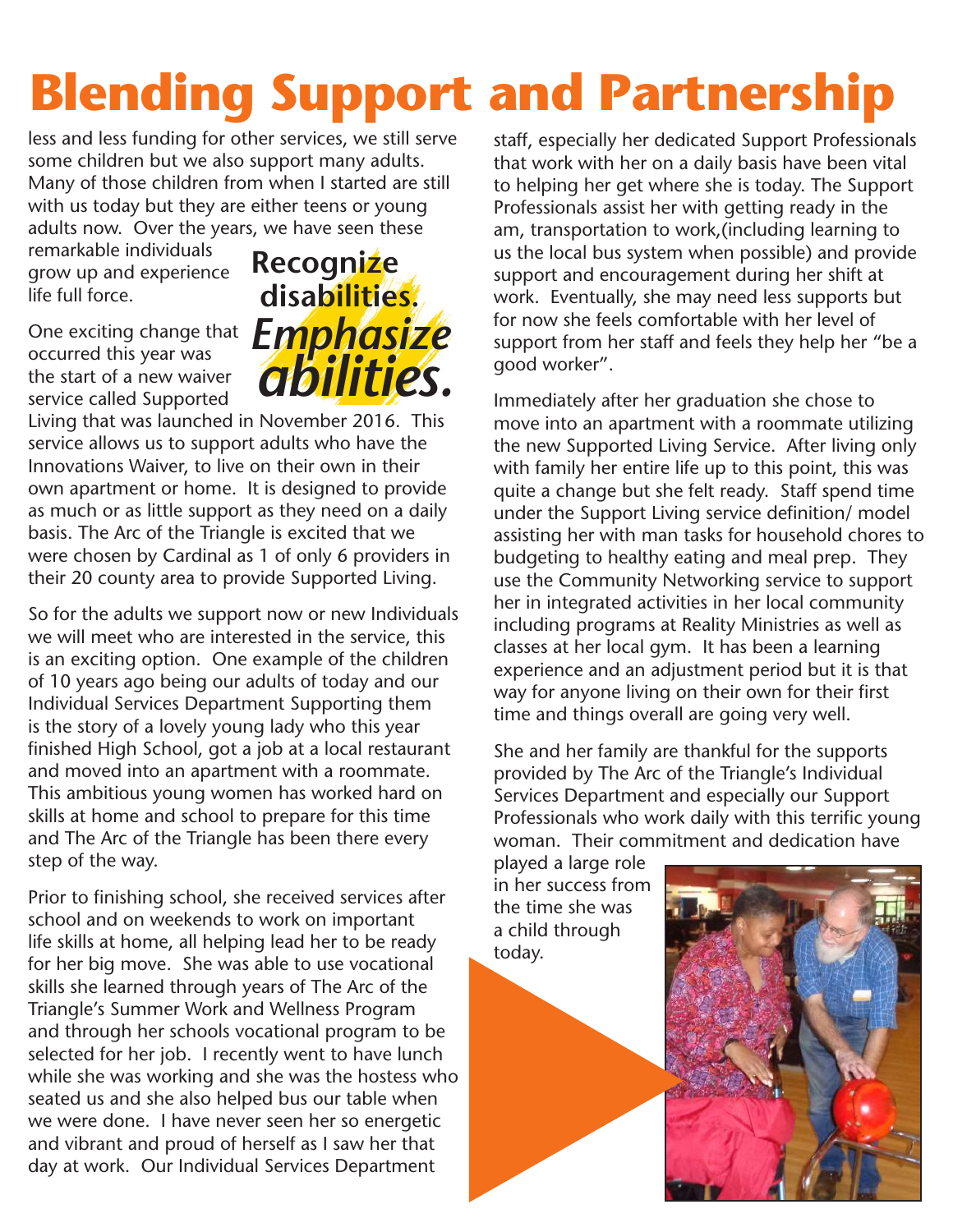### **Project SEE Allows Students to Shine**

#### by Clayton Williamson, Volunteer

Dressed in a Whole Foods apron, Louis walks across the sunny parking lot and collects shopping carts from various stalls. As soon as they're returned to the store entrance, Louis is back on the move, looking for more stray carts or baskets wherever they may be. He is focused and persistent.

Thanks to Project SEE, students like Louis are given the opportunity to grow into confident employees over the course of a summer. Project SEE is a six-week work placement program that puts students into a workplace alongside the guidance of a



Project SEE work coach. Each student gains professional and social skills, such as how to work as part of a team or how to get ready for work in time for their daily shift. A typical Project SEE student works a 20-22 hour work week, Monday through Friday. In addition to earning a paycheck, students can also earn credit hours that go toward graduation.



Warren, a 25-year veteran of job coaching with Project SEE, enjoys watching his students grow and expand their skill sets. "I give them a chance to be independent as much as possible. I give them space to work."

Most vocational rehabilitation work assessments only last three to four hours, an insufficient amount of time to truly gauge a student's potential and strengths. But Project SEE lasts six weeks, providing job coaches with far more insight into a student's abilities and work ethic. "When the novelty of having a new job wears off," says Warren, "we get to see what each student is really made of." The six-week duration also allows job coaches to better understand students and help focus their energies.

At the beginning of this summer, job coach Warren noticed that Louis would grow distracted or bored with the structure of his day if he wasn't kept busy. But as soon as Warren started motivating Louis to stay on the move and keep his eye open for loose shopping carts around the store, Louis developed into a diligent, reliable member of the Whole Foods team.

Jenna, another Project SEE student-intern at Whole Foods, began the summer as a hard-working but quiet employee. But as she continued to grow comfortable in her role in the workplace, Jenna started greeting customers and engaging with her co-workers with a smile on her face. "Cashiers say they talk with her every break," says Warren.

Permanent job offers are often made to student-interns once their time with Project SEE is complete, says Susan

Swearingen, The Arc's Director of Supported Employment. "Employers such as Whole Foods and SAS are always delighted to work with us. Our students become important parts of their team."

Susan has seen Project SEE become an incredible program for young adults with disabilities, and she hopes Project SEE will take on more student-interns and job coaches in the summers ahead. "This year we had 18 students," she says, "and we'd love to have many more." She's working to ensure Project SEE can take on more student-interns for the near future, but they need more funding to hire job coaches like Warren. Project SEE is 100% funded by the Arc and its supporters.

Susan and Warren beam with pride as they discuss various achievements made by Project SEE students. "Seeing a student's face light up once things start to click," says Warren, "that's just the best."



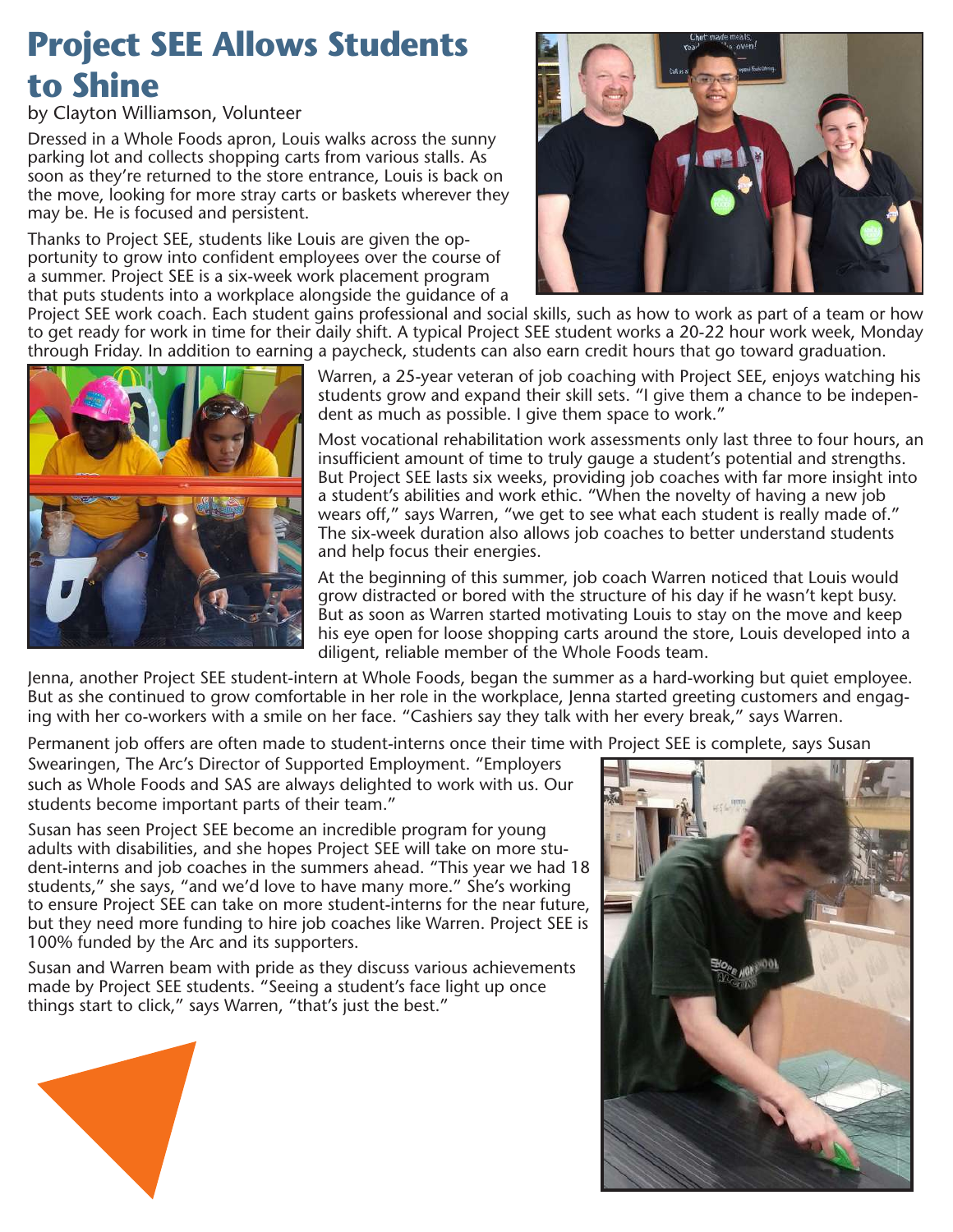#### **What Cooking and Nutrition Class Means to Anthony**

### **Community PROGRAMS & EVEN**

by Lisa DeMarco, Anthony's Sister

My name is Lisa and I am Anthony's sister. I began looking after my brother before our father passed away due to Alzheimer's . As Anthony began to express his boredom at his day program due to the same old routine, his want to volunteer and develop additional lifelong skills that would help him in his everyday life became his focus. I began to research what the best resources would be to help him meet these goals and this is when we were introduced to Stephanie Smith, The Arc of the Triangle's Community Navigator and that meeting was the start of Anthony's path towards obtaining his goals. Anthony began attending Cooking & Nutrition Class.

Throughout the year Anthony would call his mom or I every Tuesday to tell us what he learned, cooked and ate in class. As he learned more and more cooking skills, he began to take a lot of interest in the recipes. Anthony would bring home copies of the recipes and save them for our weekends together to try them out or take them to show his Mom. Anthony looks forward to the cooking class every week and learning to cook new foods. He enjoyed the tour of Maple View Farm (and ice cream), Chef Ashlee, Preparing for Meals on Wheels, going to the Caring House and of course all parties! He talked a lot about Chef Ashlee and learning about nutritious foods and cooking healthy which was important to him. Anthony is a social butterfly and this cooking class has helped t build comradery with his cooking mates, learning everyone has an important part to contribute when cooking and enjoying time with friends.

Anthony has had a lot of challenges in the last couple of years with his father passing away, his mother and sister moving to Florida, a surgery, and two moves in the last year to new group homes. With that being said, what does help him among all the changes that are going on is the stability in knowing the things that are not changing: I'm always here and available, his schedule to volunteer is always the same and cooking class is every Tuesday rain or shine!

Kudos to all who are involved in the cooking class in helping my brother Anthony to achieve his goals of developing lifelong skills for his everyday life!!





**MARCH IS**<br>disability awaRENEss <sub>M</sub>onth **CELEBRATE Recognizing disabilities** while we **EMPHASIZE** *abilities* **#DDAware**

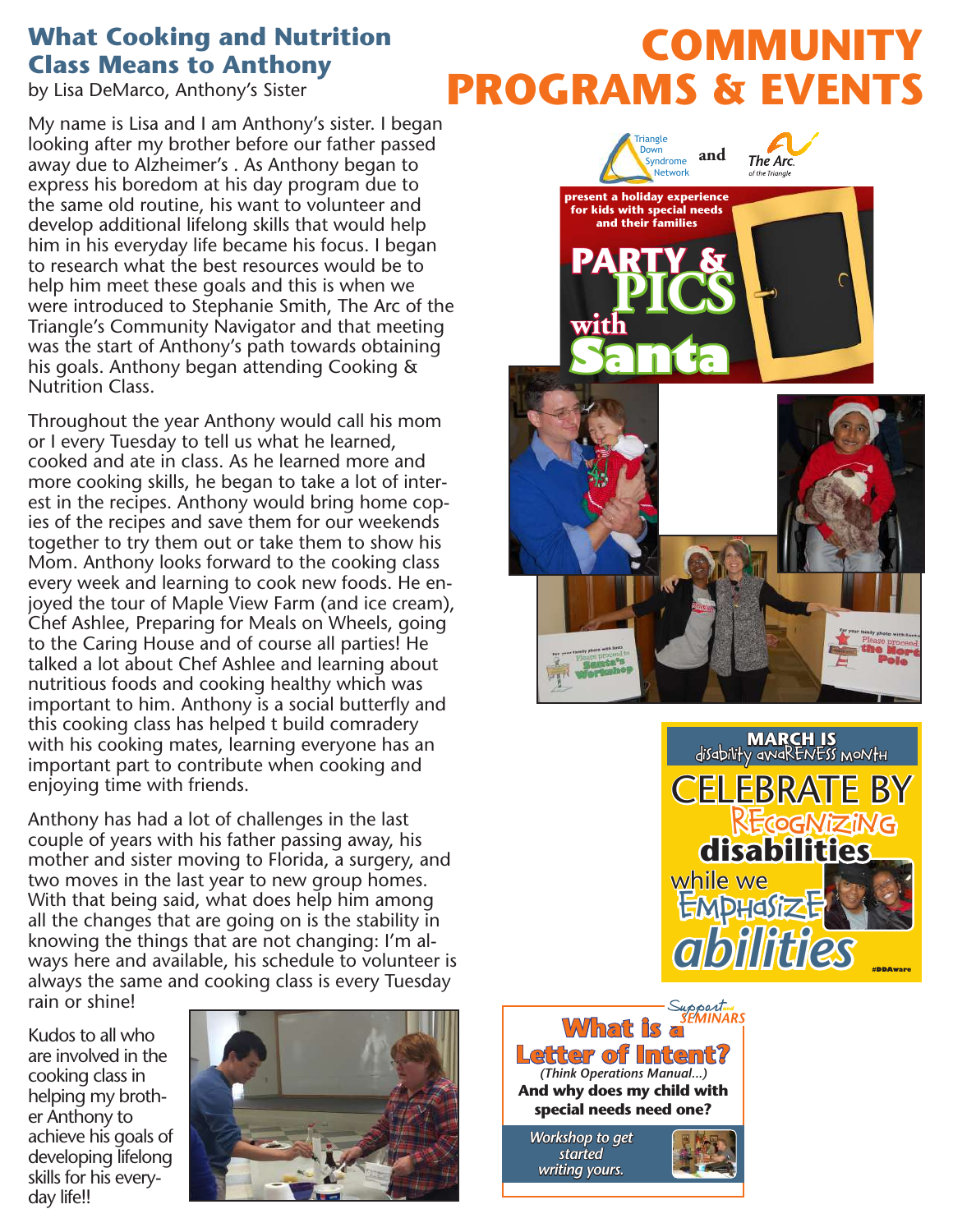## **VOLUNTEERS**

There are vital elements to making a successful non-profit agency. And **volunteers** are one of the more important pieces. We recognize everyone who has volunteered in some way with The Arc of the Triangle.

#### **Grace Notes Volunteers:**

Dona McNeill- assistant choir director Tony Scott- guitar player Eric Fisher- pianist

#### **M'n'M Singers Volunteers:**

Kaylee Bannon- pianist Rob Gelblum- guitar player Mary Lou Gelblum- miscellaneous helper Doug Gill- van driver

#### **Nutrition & Cooking Class Volunteers:**

Sherry Anscher- lead chef Ashlee Taylor- sub chef Eddie Aui Cynthia Drysdale Maya Gay

#### **Petals with a Purpose Volunteers:**

Panna Patel- lead volunteer Courtney Owens- Co-lead volunteer Eric Ray Shan Yu Becci Ritter Aurelle Ngugen Laura Brown Mary Kate Murray

#### **Arc HOOPs Volunteer:**

Kristen Langford Brookshire (Coach K)



#### **Partnering Volunteer Groups:**

NCSU Arnold Air Society Americorps NCCU Occupational Therapy Students Cary High School NHS Students

#### **Event Volunteers:**

Steve Rubin, Photographer Clayton Williamson Patricia Metzler, Photographer Santa Ed Crewes Santa Bob Hargraves

#### **Interns:**

Adam Dorr, NCSU Allie Gans, NCSU

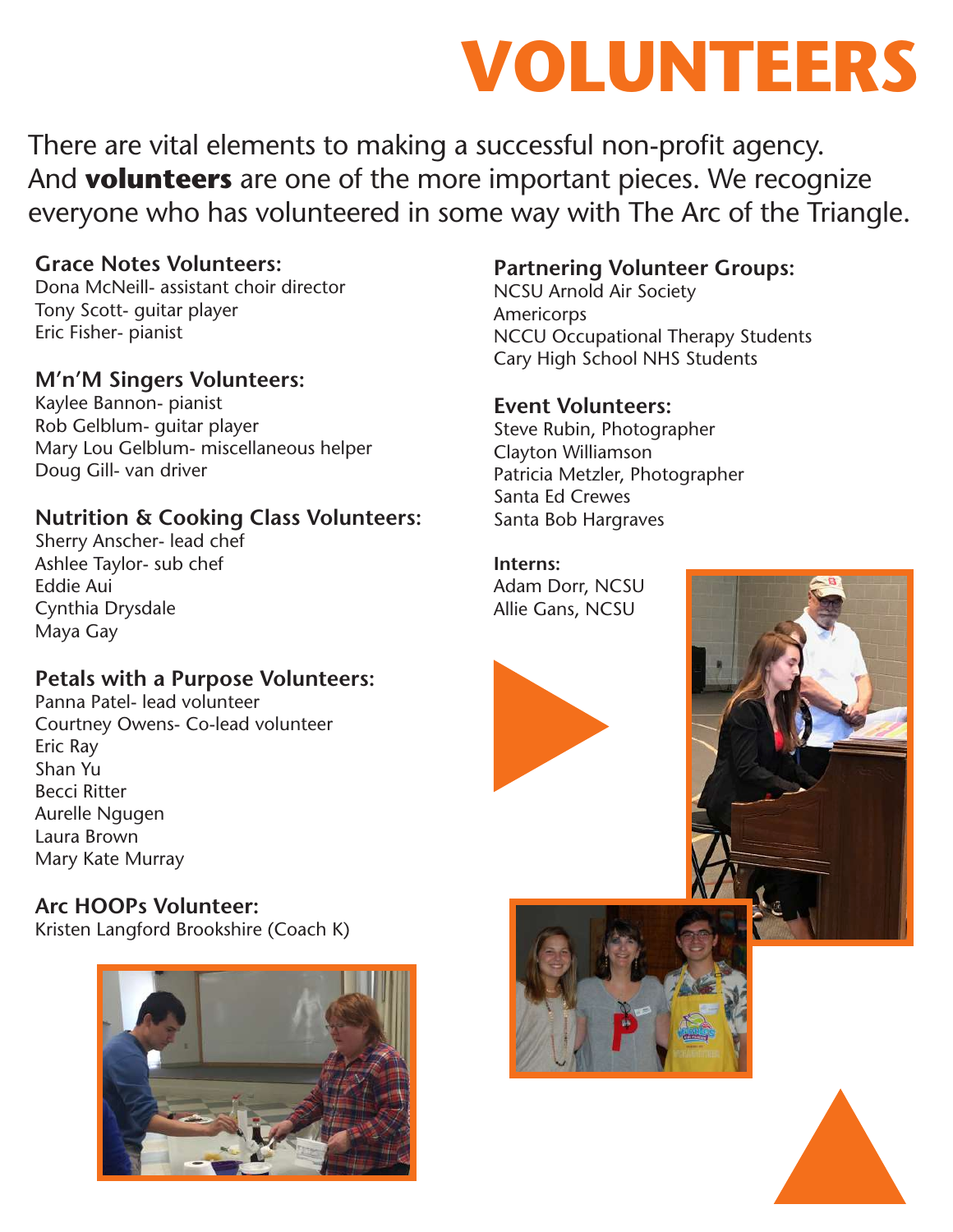## **COMMUNITY PARTNERS**

Alpha Phi Omega (volunteers) Amante Pizza, Falconbridge Chapel Hill Americorps Carrboro Fire Station, Carrboro Chapel Hill Fire Station, Meadowmont, Chapel Hill Chick-Fil-A Cici's Pizza Good Shepherd Lutheran Church, Raleigh Extraordinary Ventures, Chapel Hill Habitat Re-Store, Durham Hargraves Community Center, Chapel Hill Harris Teeter Hillsborough Sportsplex, Hillsborough Hillyer Memorial Church, Raleigh HoneySuckle Tea House, Chapel Hill HOPE Gardens, Chapel Hill Long Beverages Marbles Kids Museum Mardi Gras Bowling, Chapel Hill Meals on Wheels, Chapel Hill & Raleigh NC Botanical Gardens, Chapel Hill NC Central Univerisity (volunteers) NC State's Arnold Air Society (volunteers) Papa John's Pizza Patricia Meszler Photography Planet Fitness, Chapel Hill PNC Bank, Chapel Hill PORCH, People Offering Relief for Chapel Hill Carrboro Homes Reality Ministries Resurrection Lutheran Church, Cary, RambleRill Farm, Penny Lane Farm, Maple View Dairy Santa Claus! Steve Rubin Photography Taco Bell Triangle Down Syndrome Network UNC Fitness Center Meadowmont, Chapel Hill Whole Foods

#### **Project See Employers:**

NC State, University Housing SAS Cafés, Buildings F and T SAS Art and Scenic Operations PPD Development, L.P. Marbles Kids Museum Jordan Oaks Retirement Community The Gardens at Wakefield, Independent Living Whole Foods, Wade Avenue

#### **Summer Work & Wellness Program Partners:**

Cafe Carolina The Egg & I Brixx Pizza Chapel Hill Public Library Seawell Elementary School East Chapel Hill High School Smith Middle School Rashkis Elementary Market Street Coffee Weaver St. Market The Franklin Hotel Carolina Meadows Green Beagle Lodge Weaver St. Southern Village Tobacco Road Ace Town & County Hardware Great Clips (Meadowmont) Freddy's Habitat Restore **Marshalls Elements** Orange County Animal Shelter Great Clips (Chapel Hill North/MLK) Chapel Hill Parks and Recreation Voices Together



"Alone we can do so little; together we can do so much." -Helen Keller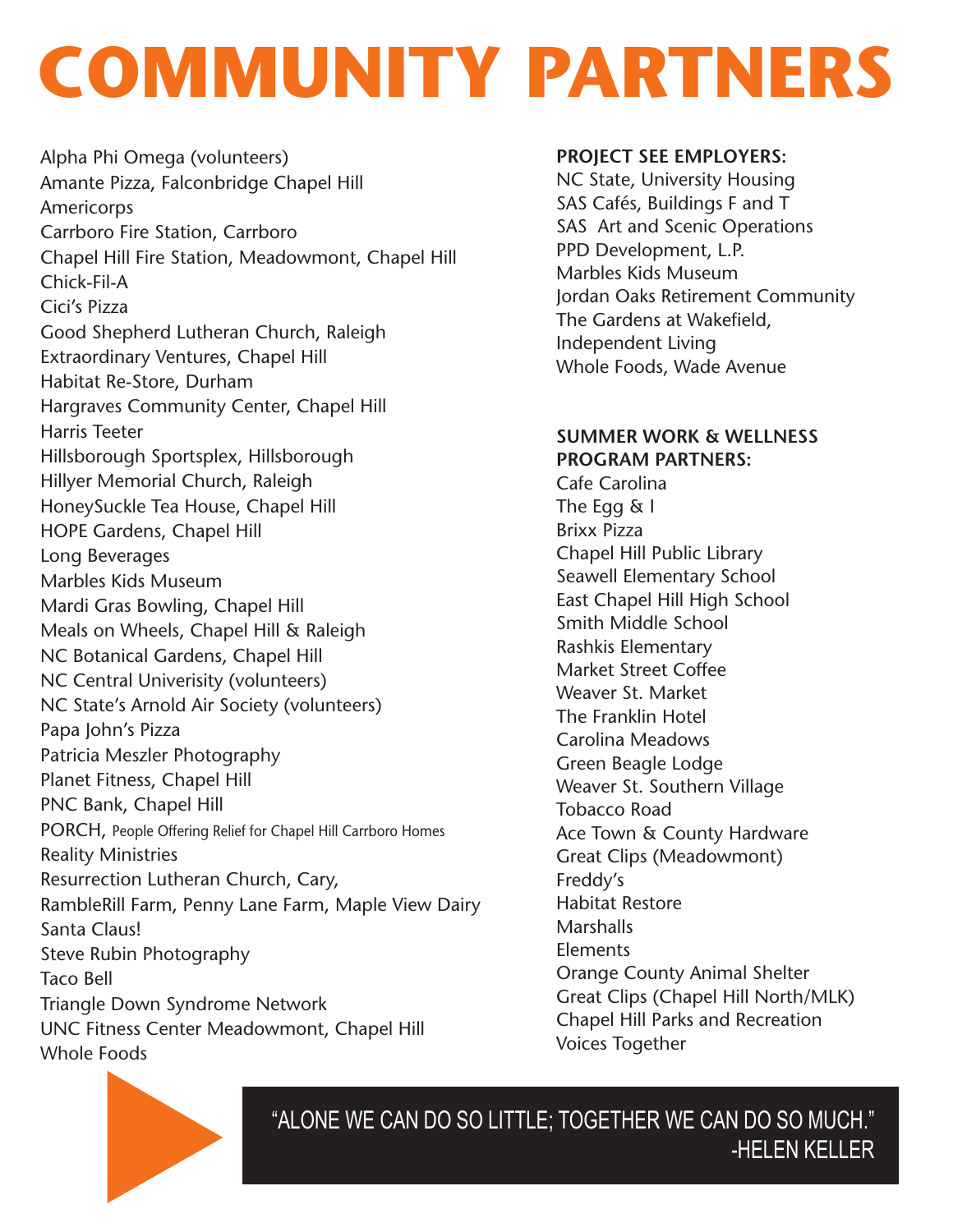





2016<br>Arc Awards

**Distinguished Service Award** Alan Rosen and Together On Center Stage

**LIFETIME ACHIEVEMENT AWARDS** Dixie and Steve Blackmon Colleen and Joe Kilsheimer Ann & Rud Turnbull

**Professionals of the Year** Casey Pacheco Susan Lombardo

**Teachers of the Year** Kristin Burnette Michelle Hill

**Advocates of the Year** Sam Dickinson Bonnie Gordon

> **Employer of the Year** HANDmeUPs Thrift Store

**StudentS of the Year** Matthew McClellan Ishan Munshi

**Volunteers of the Year** Panna Patel Sherry Anscher

> **Sibling of the Year** Mary Helen Garrett

**Direct Care Professional of the Year** Tara Moore

> **Community Partner** Rashkis Elementary School/ Dr. Janice Croasmum

**SILVER ANNIVERSARY** Warren McDowell, Project SEE Job Coach







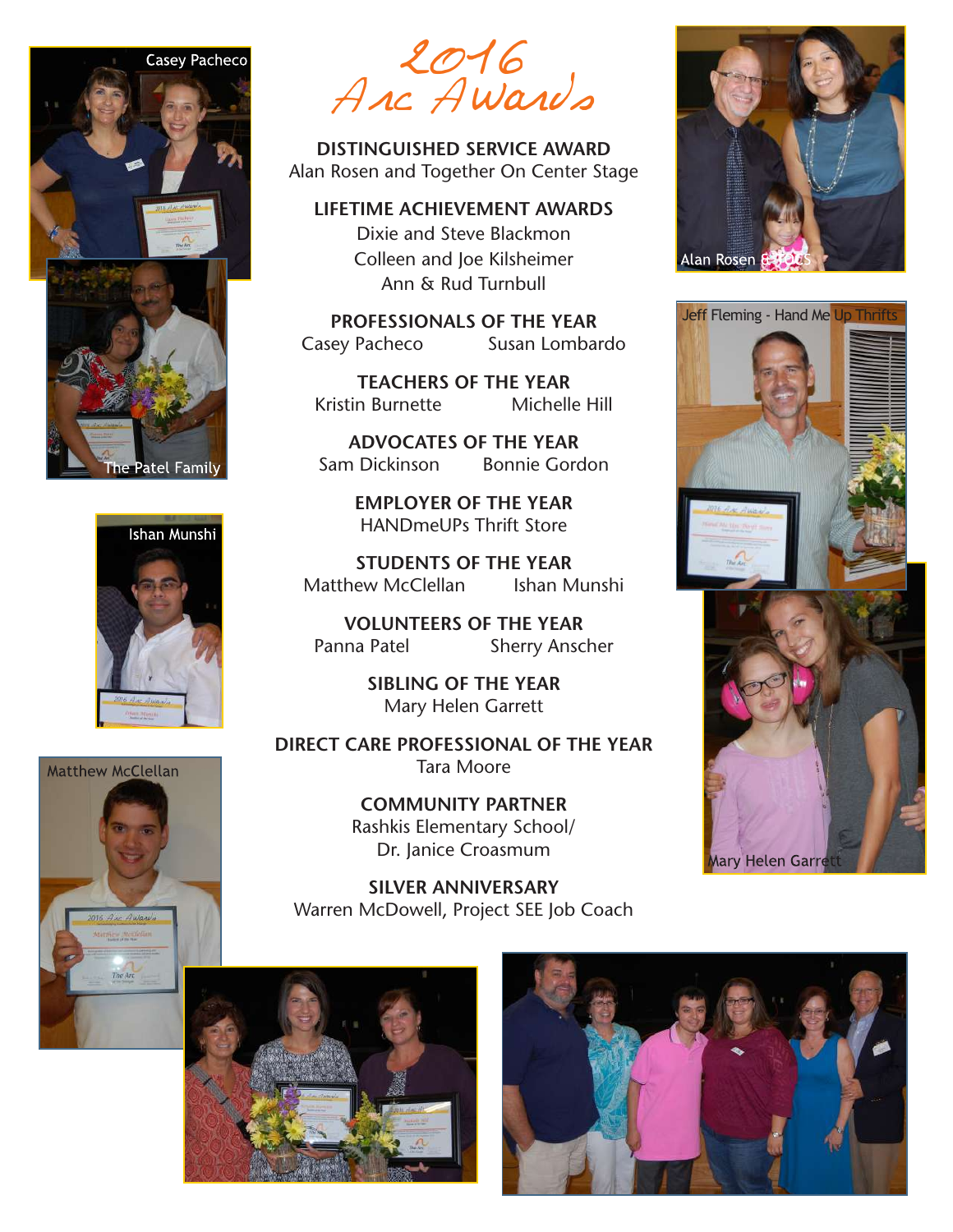## **DONORS**

**\$2,500 +**

Aveda Institute of Chapel Hill Lamb Foundation of NC, Inc

#### **\$1,000-\$2,499**

DeMasi, TW Carlson Family Foundation, Inc. Raleigh Neurology Millbrook United Methodist Men Balamucki, Richard Golden Corral

#### **\$500-\$999**

Prillaman, Barbara Elenbaas, Derek Flake, Gordon UNC Tennis Team Game Set Benefit The Arc of North Carolina WTVD ABC11 Yoder, Barbara

#### **\$250-\$499**

Kendra Scott Jewelry Bylinski, Joe Jones Jr., Henry W. Dumas, Richard Munshi, Vandna The Blanchard Fund Resurrection Lutheran Church Failla, Albert Munshi, Sanjeev Cooney, Robert

#### **\$100-\$249**

Ryan, Christine Dillard, Reece Veney, James E. Garner Freewill Baptist Church O`Loughlin, Michael Madden, Michael C. Kilsheimer, Joe Stockley, Gerald Case, Charles D. Cotterill, Lynn Kelty, Jacqueline Law Office of Michelle Rogers Humphres, PLLC Rodewald, Frederick Aul, Edward Stanberry, Phil Manik, Christopher P Tane, Michael McNeilly, Lia

Thompson III, Charles Antico, Joseph Konrad, Thomas Moorefield, Brandon Roszell, Sheila Morrow, Michael Slifkin, Naomi Failla, Barbara Stanford, R.L. Davis, Tom Stockley-Jones, Melissa Cimorelli, D. J. Jones, Mary Geringer, Karen Thomas, Edward Cochran, Laurie Duncan, Jim Ravitch, Josh Weeks, Arthur Hagigh, Jaleh Edwards, James A. Rinholm, Brent

#### **\$50-\$99**

LaPerre, Arthur Hollar, Dale Brixx Wood Fired Pizza Cameron Village Kregor, Donna Teplin, Stuart Davis, Jack Miller, Amy Morrissey, Joseph Gonzales, Rene Morris, John Pfaltzgraff, Nancy Davis, Martha Morales Burke, Barbara Catholic Daughters of the Americas Prior, Leila Zelman, William Hughes, Marie Carolina Hearing Group, Inc. Morris, Carol A. Adams, Robert G. Flake, L. Dickson Swanson, Michael May, Jeanne McLamb, Janet Eby, Robert McDonald, Marcia Ahlport, Kathryn Blackman, Bill

Edwards, Melanie Woody, David Bernstein, Stuart Mirrett, Penny SBS, Inc. Selby, Dawn

#### **\$15-\$49**

Ellington, Meredith Neville, Garland Brady, Evelyn Carver, Sue Markwordt, Judith Harber, Lucy Hilliard, Barbara Neville, Jean Healy Trost, Patricia Rick Jr., James T Goldstein, Susan Schwartz, Robert J. Nutter, Judith

#### *Grants:*

City of Raleigh Crossroads Fellowship Orange County Stroud Rose Foundation Town of Carrboro Town of Chapel Hill Triangle Community Foundation

#### *Holiday Gift Drive Elves:*

Pleasant Grove United Methodist **Church** The Alden Family Janet McLamb Dawn Selby Karen Geringer Katie Holmes Marie Hughes Donna Kregor Carol Moore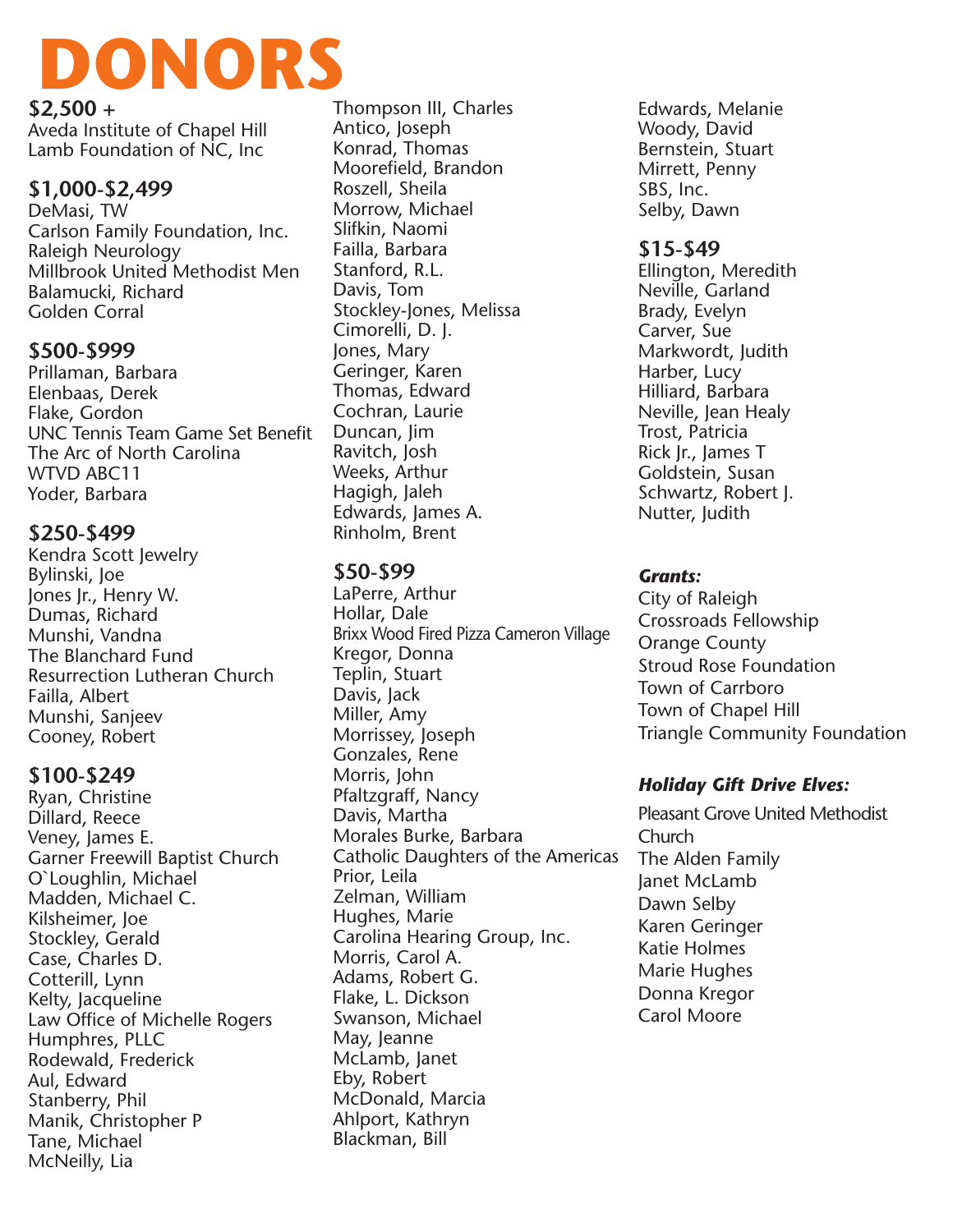### *A Summary of the 2016-17 Fiscal Year*

| <b>Total Public Support and Revenue:</b> | \$3,316,621 |
|------------------------------------------|-------------|
| <b>Total Expenses</b>                    | \$3,521,731 |
| <b>INCOME</b>                            |             |
| Contributions                            | 54,634      |
| <b>Special Events</b>                    | 951         |
| Government grants                        | 229,476     |
| <b>Other Grants</b>                      | 15,167      |
| <b>Contracted Services</b>               | 2,904,526   |
| <b>Program Service fees</b>              | 83,403      |
| Investment income                        | 7,767       |
| Realized & unrealized gains              | 20,682      |
| Miscellaneous income                     | 15          |
|                                          | \$3,316,621 |
| <b>EXPENSES</b>                          |             |
| <b>Personnel Expenses</b>                | 2,955,861   |
| <b>Contracted Service</b>                | 49,328      |
| <b>Office Expenses</b>                   | 57,256      |
| <b>Occupancy Expenses</b>                | 88,042      |
| <b>Travel Expenses</b>                   | 118,670     |
| <b>Other Operating Expenses</b>          | 220,105     |
| <b>Other Expenses</b>                    | 18.342      |
|                                          | \$3,507,603 |